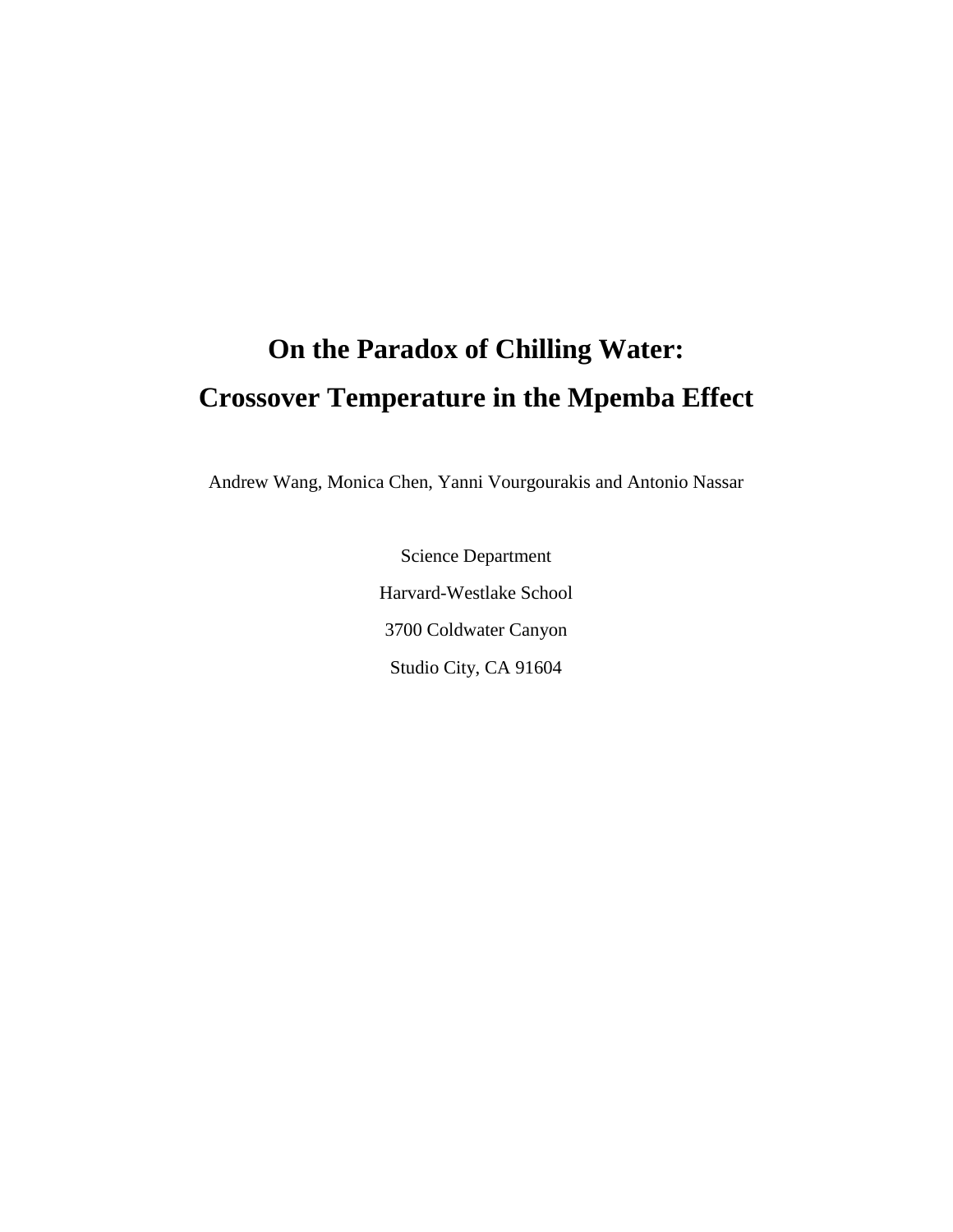#### **I. Introduction**

Nothing could seem more mundane and well understood than water. This apparently simple two hydrogen-one oxygen compound is a fundamental component of all living organisms. It covers 70% of our planet and has been extensively studied and has many applications both industrial scientific.<sup>1,2</sup> Yet this extremely common compound has some strange, puzzling and counterintuitive properties. This article is a report on recent efforts to investigate one of the most peculiar of these properties known as the Mpemba effect which states that warm water freezes faster than cold water when they have equal volumes. $3-13$ 

While there are archives suggesting that ancient scientists dating back to Aristotle have observed the freezing of warmer water faster than cold water, only in recent times has such a phenomenon been experimentally investigated. In 1963, a Tanzanian highschool student (Erasto B. Mpemba) noticed that his hot ice cream mix froze faster than the cold mixes. With great persistence despite the disbelief of his teachers, he insisted on his experimental observations over theory. Since then, a number of experiments have confirmed and reproduced his initial observation.<sup>3-12</sup> Very recent experiments in carbon nanotubes resonators have observed similar unusual properties.<sup>13</sup> Progress in the experimental elucidation of this phenomenon has been hampered largely by the vast number of variables that need to be examined, let alone the possibility of variable dependency. There is no one mechanism that explains the Mpemba effect for all circumstances, but instead, there are different mechanisms important under different conditions.<sup>4</sup> For example, evaporation, dissolved gasses, convection, surroundings and supercooling may all be important to the effect.

Our research focuses not on the point at which water of different temperatures freezes, but rather, the rates of cooling for "warm" and "cold" water. Our report investigates the rates at which hot and cold water cool and the temperature at which "hot" water becomes cooler than cool water after a period of time (this temperature we refer to from here on as the crossover temperature). We have confirmed that warmer water indeed cools at a faster rate than colder water and that, surprisingly, this trend continues past the point where the temperatures of the two samples are the same. Our results show that when using optimal initial temperature conditions, the crossover temperature is found to be  $2.7\,^{\circ}\text{C}$  whereas our other set of initial conditions gave a crossover temperature of  $-0.07$  °C. These data taken together provide a definite quantitative evidence of the Mpemba effect.

While most objections to the validity of the phenomenon include the potential significance of environmental factors, we have endeavored to reduce the number of variables to just one by use of vacuums for cooling and double distilled water. Using a vacuum pump to lower the pressure of the atmosphere above the water sample, we were able to cause the liquid to boil. As a result, the most energetic molecules in the water were able to overcome the hydrogen bonds holding them together in liquid phase and escape into the atmosphere. In this way the average temperature of the water will slowly drop as the chamber pressure becomes negative and the molecules with greater kinetic energy become water vapor. This method has the advantage of providing uniform cooling without the possibility of foreign contaminants that may come from external cooling sources such as ice or refrigerants.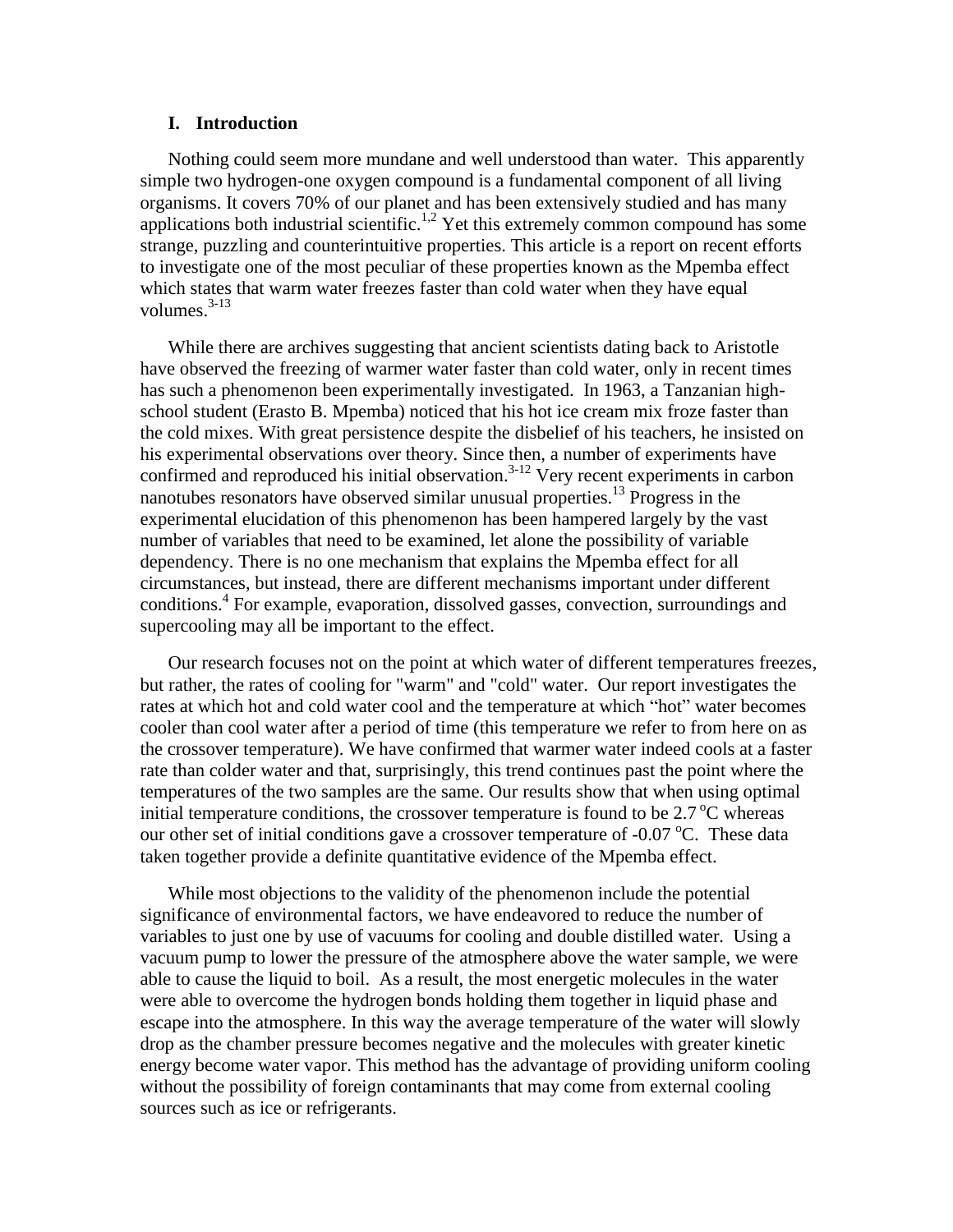#### **II. Experimental Procedure**

To begin the experiment, first set up the apparatus (See Figure 1). To do so, first fill a large beaker with an ice-water mixture. Next, fill one 200 mL beakers with 30 mL of double-distilled water. Drop a magnet stirrer into the beaker and then place the beaker on the hot plate. Set the heat dial to two and the stirring dial to 3. Place an electronic thermometer into the beaker and leave the beaker on the hot plate until it reaches 40  $^{\circ}$ C. Meanwhile, fill an empty 200 mL beaker with 15 mL of double-distilled water. Place an electronic thermometer into the beaker and then place the beaker into the large beaker filled with ice-water prepared previously for  $2 \frac{1}{2}$  minutes or until the thermometer reads  $5^{\circ}$ C.

#### **Figure 1:**



While waiting for the beakers to reach the correct temperatures, fill the vacuum with oil so that it is operable. Then, apply the lubricating grease on the platform of the bell jar. Once the "hot" beaker has reached 40  $^{\circ}$ C, pour 15 mL of the water into a graduated cylinder. Dump the excess water into the sink and then pour the 15 mL into the empty beaker. After the "cold" beaker has been sufficiently cooled, remove the beaker from the ice-cold mixture and wipe away any ice that might have clung to the beaker.

Place both 200 mL beakers with their respective thermometers into the vacuum and attach the cord connecting the vacuum to the bell jar and put on the bell jar top. When the apparatus is ready and the approximate temperatures are 35 and 5 degrees, turn on the vacuum and start the timer. Take temperature readings for both beakers every 30 seconds for 10-15 minutes. Within the first three minutes, the water should begin boiling. Observe the discrepancy in the boiling rate in the two beakers. The beaker that initially had warmer water should cool faster.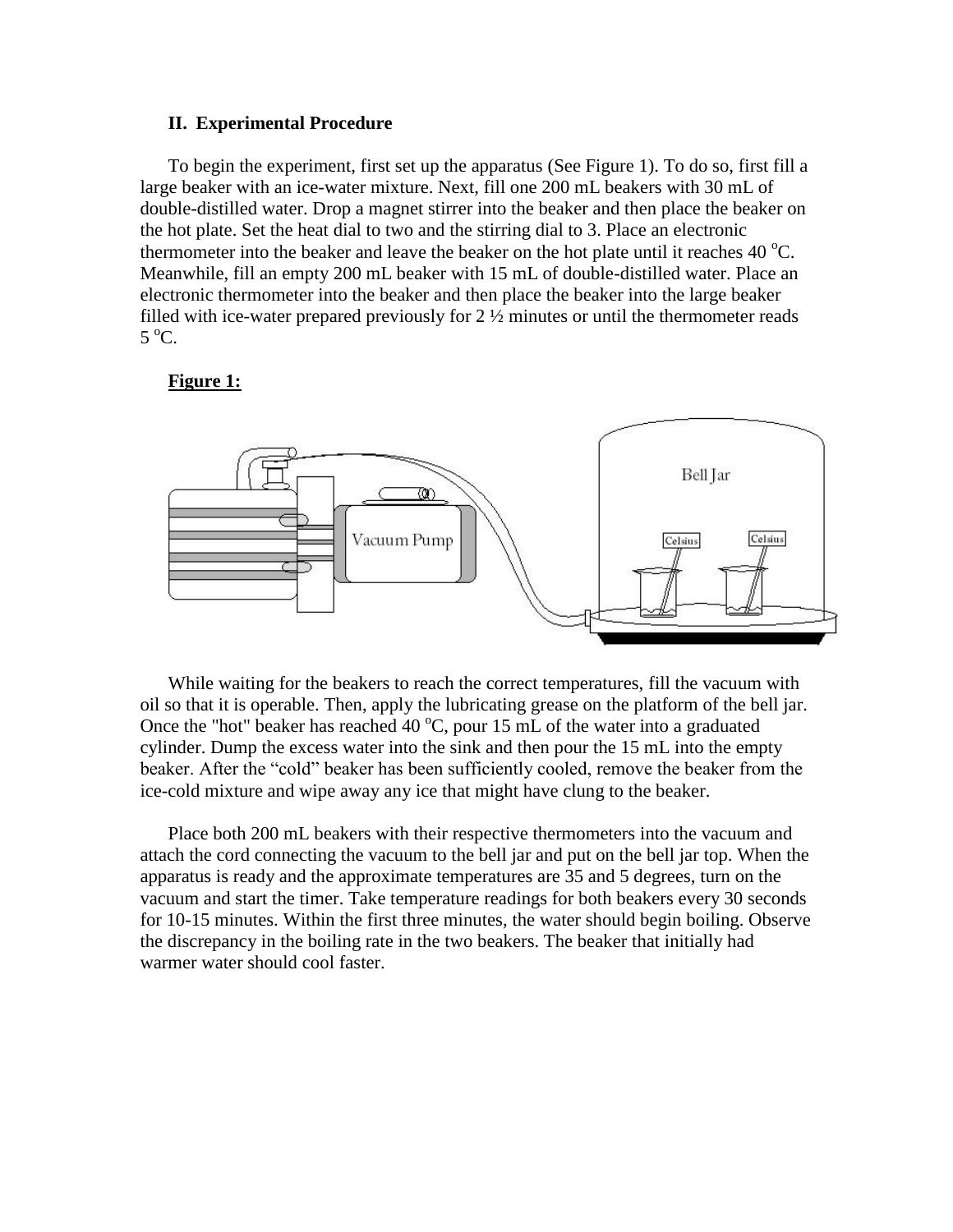#### **III. Results**

The data collected can be separated into two groups: (1) data collected from optimal initial temperatures suggested in references 7-12 to maximize the Mpemba effect and (2) data collected and averaged from 8 trials with initial temperatures ranging from  $1-5$  °C (cooler water) and 17-20  $^{\circ}$ C (warmer water). [Figures 2 and 4, respectively]. There are three important areas of the graphs: the section before the crossover temperature, the crossover temperature and the section after the crossover temperature. In all these

sections we find that hot water indeed cools faster than cold water and that for every set of initial water temperatures there is a reproducible crossover temperature unique to that set of conditions.





In Figure 2, we use optimum initial temperatures for the Mpemba effect of 35 $\degree$ C and  $5^{\circ}$ C. <sup>7-8</sup> The initially warmer water cools faster than the initially cooler water and this trend continues past the crossover temperature of 2.7  $^{\circ}$ C. Here, the cold water temperature initially rises as it equilibrates to room temperature and then cools as it begins to boil at about  $t = 70$  s. Interestingly, past the crossover temperature the water initially at higher temperatures continues to cool at a higher rate than the water initially at a lower temperature.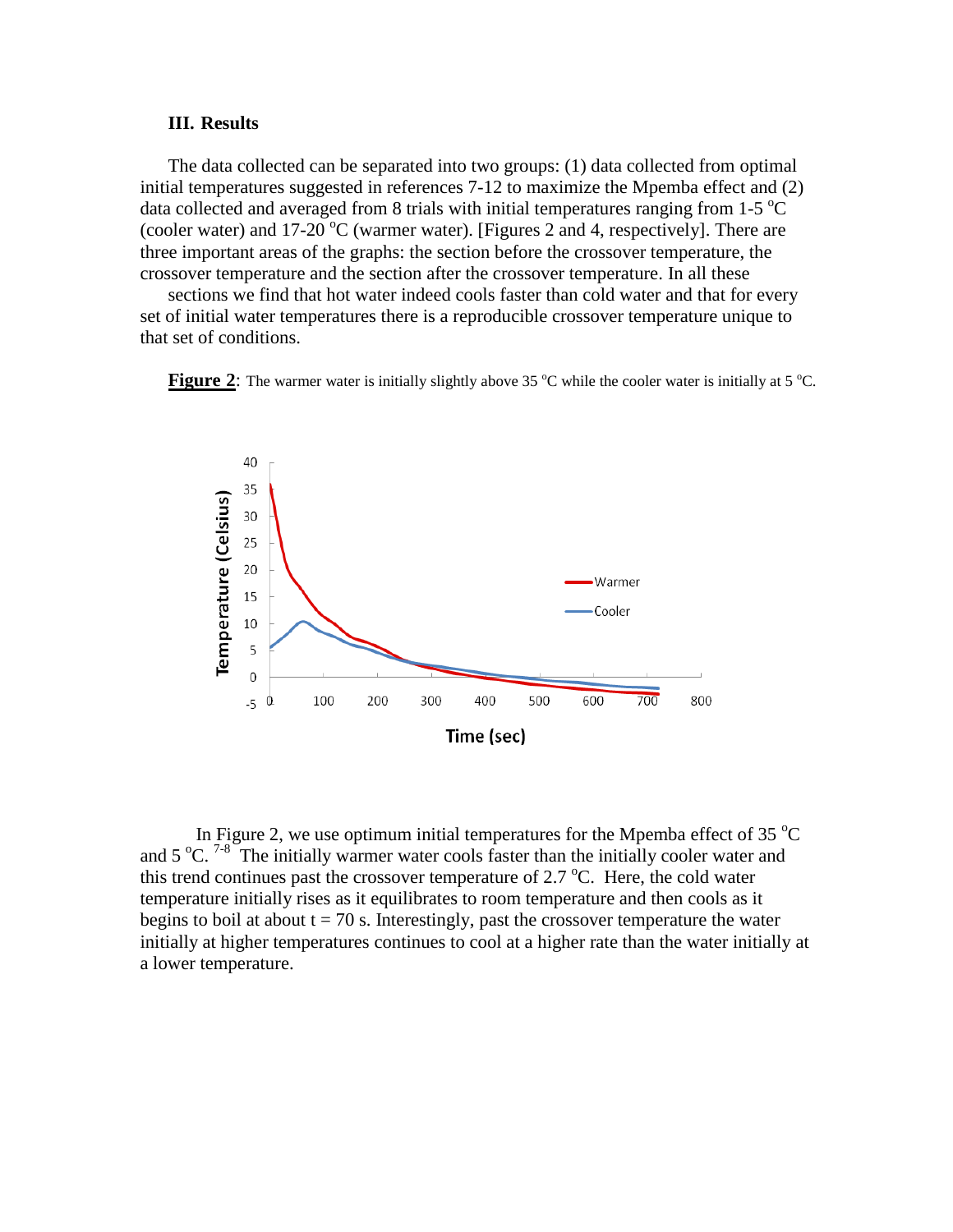**Figure 3**: Magnification of Figure 2 at the point of crossover.



Figure 3 is a close up magnification of Figure 2 and clearly shows that hotter water has more negative slope than cooler water. The crossover temperature for this trial occurs is  $2.7 \degree$ C. This result was found to be readily reproducible.

**Figure 4**: Here the data were collected and averaged from 8 trials from selected initial temperatures. The initially warmer water temperatures are between 17 and 20  $^{\circ}$ C and the initially cooler water temperatures are between 1 and 5  $^{\circ}$ C.

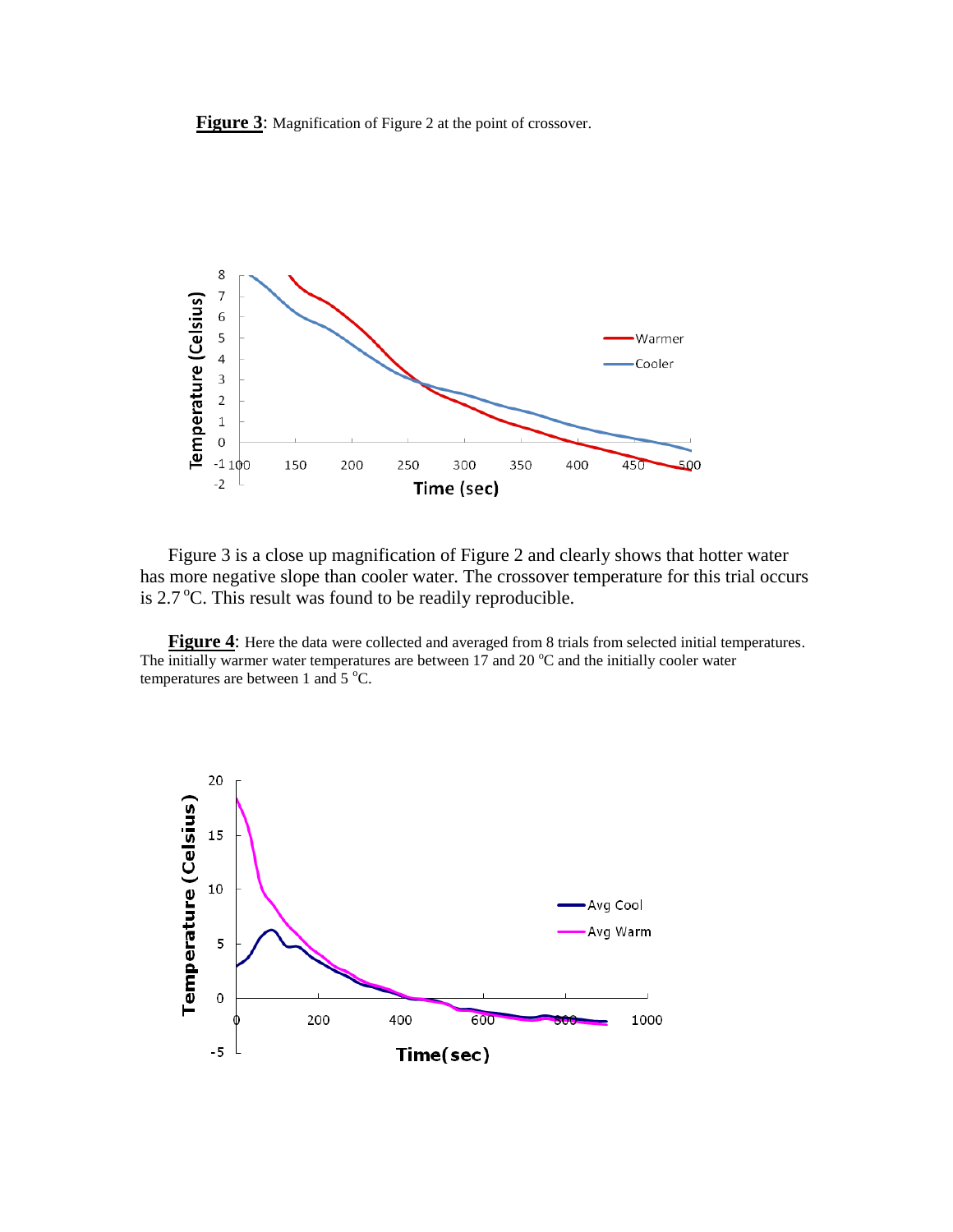In Figure 4, the data were collected and averaged from 8 trials from selected initial temperatures. The initially warmer water temperatures are between 17 and 20  $^{\circ}$ C and the initially cooler water temperatures are between 1 and  $5^{\circ}$ C. The warm water begins to cool immediately, progressing rapidly after it begins to boil at roughly  $t = 25$ seconds. In comparison, the cold water temperature initially rises as it equilibrates to room temperature and then cools as it begins to boil at roughly  $t = 90$  s. In all trials, the temperature of the two samples converge until the crossover temperature is reached just after 450 seconds. Past the crossover temperature, the water initially at higher temperatures continues to cool at a faster rate than the water initially at a lower temperature.

**Figure 5:** Magnification of Figure 4 showing the region near the crossover temperature.



Figure 5 is a close up magnification of Figure 4. It shows clearly that after 450 seconds the crossover temperature occurs at  $-0.07$  °C. Past this point the initially warmer sample continues to cool at a greater rate than the initially cooler sample. This result was found to be readily reproducible.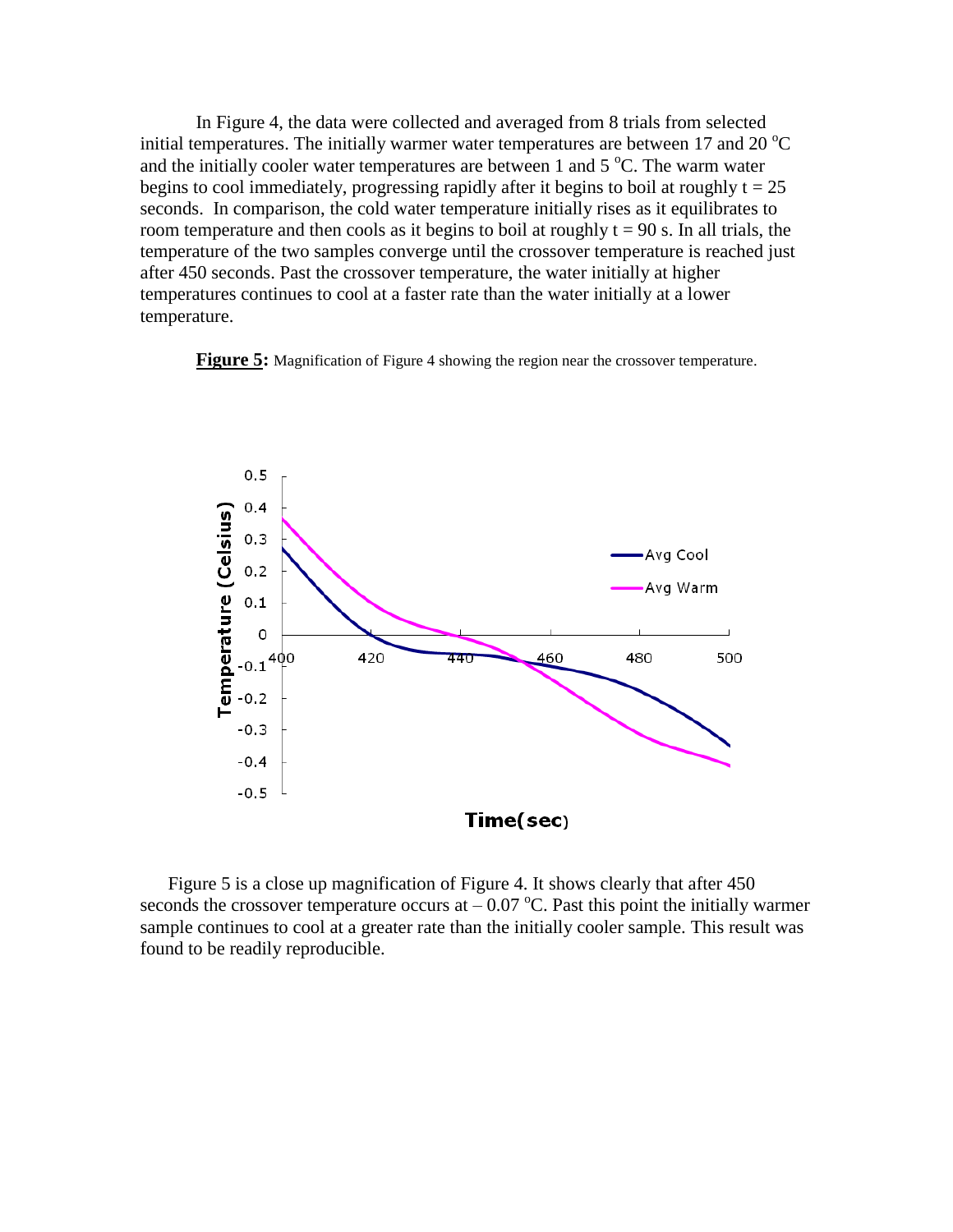### **IV.Conclusion**

In this paper we have presented data confirming that water initially at higher temperature cools at a faster rate than water initially at a lower temperature and that this trend continues past the point at which the two samples reach the same temperature: *the crossover temperature*. Furthermore, our data indicates that the starting temperature affects the crossover temperature in a reproducible manner. We have confirmed that warmer water indeed cools faster than colder water and that, surprisingly, this trend continues past the point where the temperatures of the two samples are the same. Our results show that when using optimal initial temperature conditions, the crossover temperature is found to be  $2.7 \degree C$  whereas our other set of initial conditions gave a crossover temperature of -0.07  $^{\circ}$ C. These data taken together provide a definite quantitative evidence of the Mpemba effect.

Understanding the mechanism of the effect seems a distant goal and while many suggestions have been made none provide a satisfactory explanation of the phenomenon. It has been suggested that mass loss associated with evaporation could result in faster freezing, but this cannot account for demonstrations of the Mpemba effect as a result of dissipative cooling. Others have suggested that since hot water contains less dissolved gases than cooler water that this might be an important factor in this process but there little theoretical or experimental evidence to support this view.

While the existence of the Mpemba effect seems well established now much work needs to be done on order to better characterize and fully understand this effect.

Outstanding questions remain such as what other types of fluids exhibit this effect and the range of temperatures over which the effect can be detected. Is this an effect only associated with water, or other polar liquids, do non-polar liquids have a detectable Mpemba effect? Does this effect work over a wide range of temperatures or is there an upper limit to it? Does the reverse effect exist, where heating rates are affected by initial temperatures? All of these are questions that we hope to address and that will not only widen the spectrum of our inquiry but perhaps suggest avenues through which we can begin to approach a mechanistic understanding of this important phenomenon.